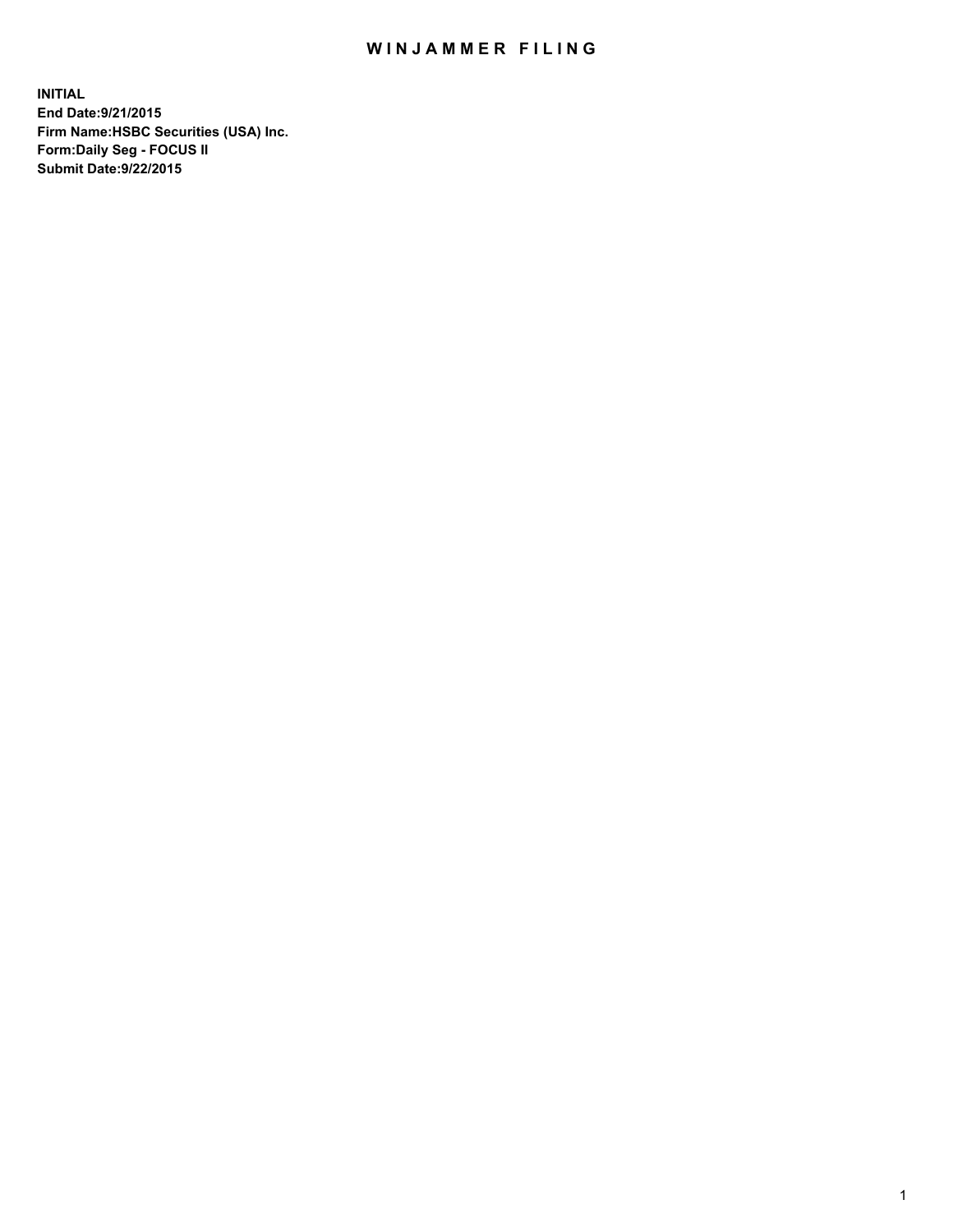## **INITIAL End Date:9/21/2015 Firm Name:HSBC Securities (USA) Inc. Form:Daily Seg - FOCUS II Submit Date:9/22/2015 Daily Segregation - Cover Page**

| Name of Company<br><b>Contact Name</b><br><b>Contact Phone Number</b><br><b>Contact Email Address</b>                                                                                                                                                                                                                          | <b>HSBC Securities (USA) Inc.</b><br><b>Steven Richardson</b><br>212-525-6445<br>steven.richardson@us.hsbc.com |
|--------------------------------------------------------------------------------------------------------------------------------------------------------------------------------------------------------------------------------------------------------------------------------------------------------------------------------|----------------------------------------------------------------------------------------------------------------|
| FCM's Customer Segregated Funds Residual Interest Target (choose one):<br>a. Minimum dollar amount: ; or<br>b. Minimum percentage of customer segregated funds required:%; or<br>c. Dollar amount range between: and; or<br>d. Percentage range of customer segregated funds required between: % and %.                        | 50,000,000<br>0 <sub>0</sub><br>0 <sub>0</sub>                                                                 |
| FCM's Customer Secured Amount Funds Residual Interest Target (choose one):<br>a. Minimum dollar amount: ; or<br>b. Minimum percentage of customer secured funds required:%; or<br>c. Dollar amount range between: and; or<br>d. Percentage range of customer secured funds required between:% and%.                            | 10,000,000<br><u>0</u><br>0 <sub>0</sub><br>0 <sub>0</sub>                                                     |
| FCM's Cleared Swaps Customer Collateral Residual Interest Target (choose one):<br>a. Minimum dollar amount: ; or<br>b. Minimum percentage of cleared swaps customer collateral required:% ; or<br>c. Dollar amount range between: and; or<br>d. Percentage range of cleared swaps customer collateral required between:% and%. | 70,000,000<br>00<br><u>00</u>                                                                                  |

Attach supporting documents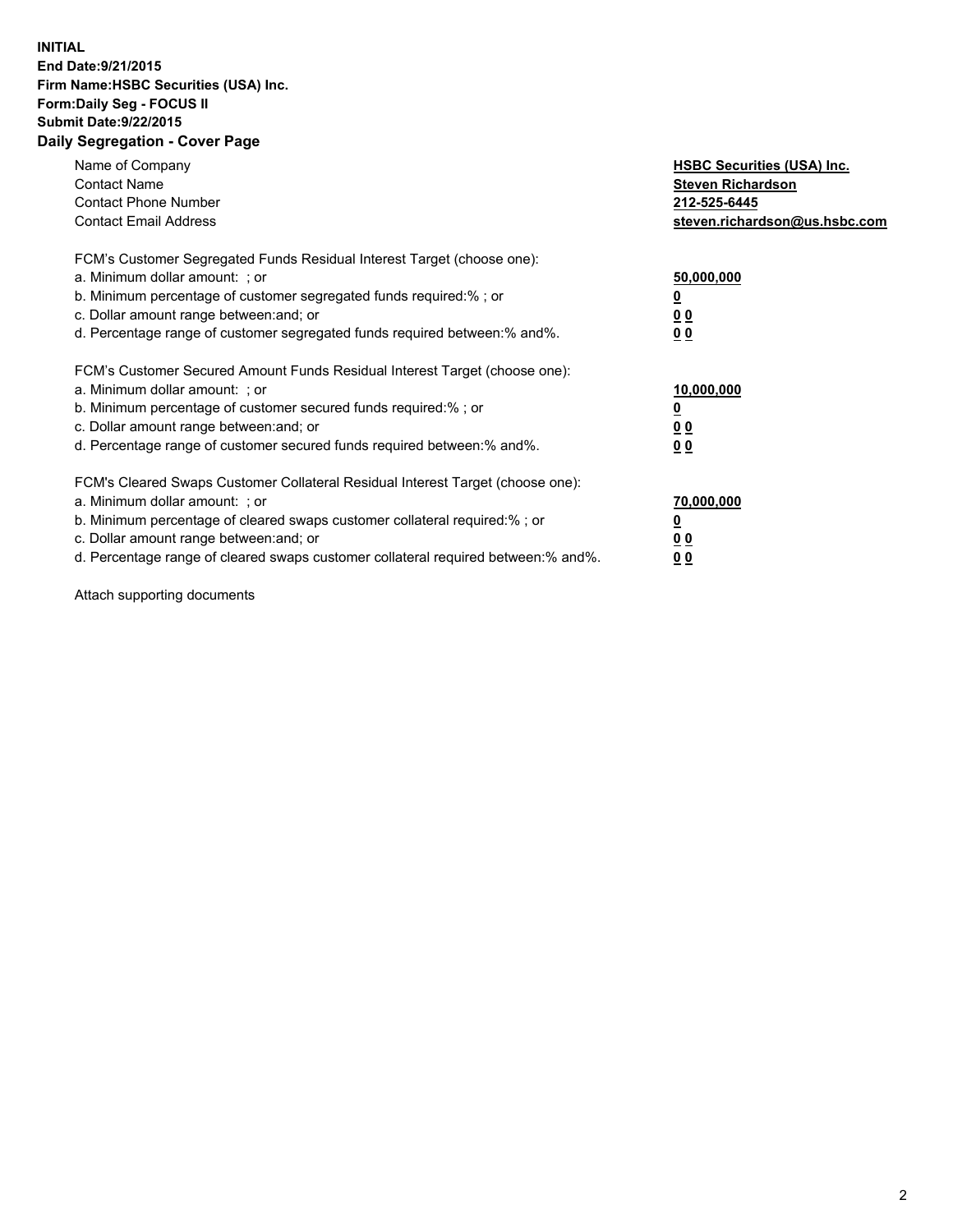**INITIAL End Date:9/21/2015 Firm Name:HSBC Securities (USA) Inc. Form:Daily Seg - FOCUS II Submit Date:9/22/2015 Daily Segregation - Secured Amounts**

Foreign Futures and Foreign Options Secured Amounts Amount required to be set aside pursuant to law, rule or regulation of a foreign government or a rule of a self-regulatory organization authorized thereunder **0** [7305] 1. Net ledger balance - Foreign Futures and Foreign Option Trading - All Customers A. Cash **56,647,409** [7315] B. Securities (at market) **132,967,635** [7317] 2. Net unrealized profit (loss) in open futures contracts traded on a foreign board of trade **-10,572,340** [7325] 3. Exchange traded options a. Market value of open option contracts purchased on a foreign board of trade **0** [7335] b. Market value of open contracts granted (sold) on a foreign board of trade **0** [7337] 4. Net equity (deficit) (add lines 1. 2. and 3.) **179,042,704** [7345] 5. Account liquidating to a deficit and account with a debit balances - gross amount **14,023,032** [7351] Less: amount offset by customer owned securities **-4,740,645** [7352] **9,282,387** [7354] 6. Amount required to be set aside as the secured amount - Net Liquidating Equity Method (add lines 4 and 5) **188,325,091** [7355] 7. Greater of amount required to be set aside pursuant to foreign jurisdiction (above) or line 6. **188,325,090** [7360] FUNDS DEPOSITED IN SEPARATE REGULATION 30.7 ACCOUNTS 1. Cash in banks A. Banks located in the United States **44,790,851** [7500] B. Other banks qualified under Regulation 30.7 **0** [7520] **44,790,851** [7530] 2. Securities A. In safekeeping with banks located in the United States **77,255,697** [7540] B. In safekeeping with other banks qualified under Regulation 30.7 **0** [7560] **77,255,697** [7570] 3. Equities with registered futures commission merchants A. Cash **0** [7580] B. Securities **0** [7590] C. Unrealized gain (loss) on open futures contracts **0** [7600] D. Value of long option contracts **0** [7610] E. Value of short option contracts **0** [7615] **0** [7620] 4. Amounts held by clearing organizations of foreign boards of trade A. Cash **0** [7640] B. Securities **0** [7650] C. Amount due to (from) clearing organization - daily variation **0** [7660] D. Value of long option contracts **0** [7670] E. Value of short option contracts **0** [7675] **0** [7680] 5. Amounts held by members of foreign boards of trade A. Cash **93,539,432** [7700] B. Securities **55,711,938** [7710] C. Unrealized gain (loss) on open futures contracts **-10,572,340** [7720] D. Value of long option contracts **0** [7730] E. Value of short option contracts **0** [7735] **138,679,030** [7740] 6. Amounts with other depositories designated by a foreign board of trade **0** [7760] 7. Segregated funds on hand **0** [7765] 8. Total funds in separate section 30.7 accounts **260,725,578** [7770] 9. Excess (deficiency) Set Aside for Secured Amount (subtract line 7 Secured Statement Page 1 from Line 8) **72,400,488** [7380] 10. Management Target Amount for Excess funds in separate section 30.7 accounts **10,000,000** [7780] 11. Excess (deficiency) funds in separate 30.7 accounts over (under) Management Target **62,400,488** [7785]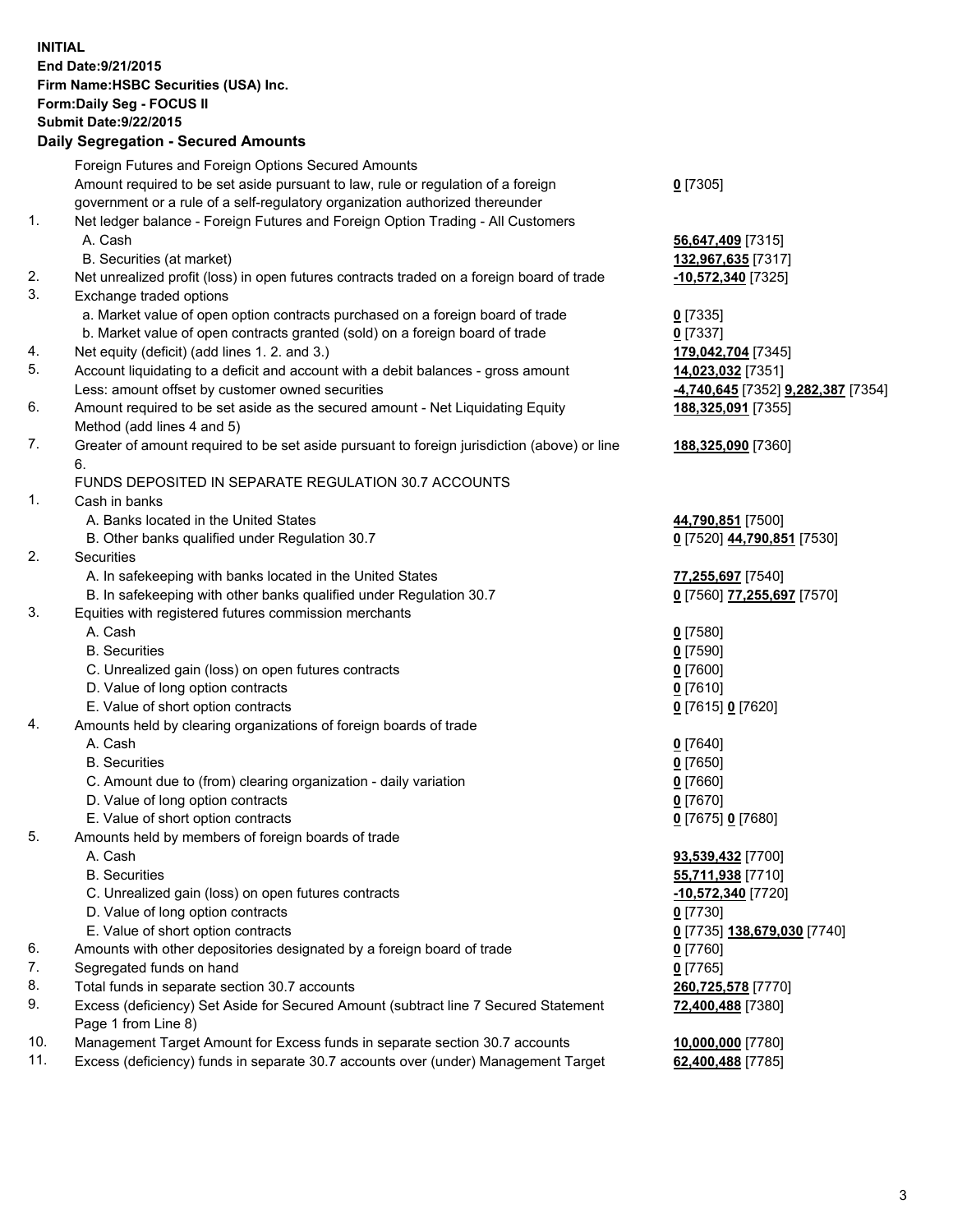**INITIAL End Date:9/21/2015 Firm Name:HSBC Securities (USA) Inc. Form:Daily Seg - FOCUS II Submit Date:9/22/2015 Daily Segregation - Segregation Statement** SEGREGATION REQUIREMENTS(Section 4d(2) of the CEAct) 1. Net ledger balance A. Cash **262,984,756** [7010] B. Securities (at market) **906,875,237** [7020] 2. Net unrealized profit (loss) in open futures contracts traded on a contract market **89,013,351** [7030] 3. Exchange traded options A. Add market value of open option contracts purchased on a contract market **148,932,624** [7032] B. Deduct market value of open option contracts granted (sold) on a contract market **-9,313,118** [7033] 4. Net equity (deficit) (add lines 1, 2 and 3) **1,398,492,850** [7040] 5. Accounts liquidating to a deficit and accounts with debit balances - gross amount **18,407,925** [7045] Less: amount offset by customer securities **-11,053,547** [7047] **7,354,378** [7050] 6. Amount required to be segregated (add lines 4 and 5) **1,405,847,228** [7060] FUNDS IN SEGREGATED ACCOUNTS 7. Deposited in segregated funds bank accounts A. Cash **80,590,297** [7070] B. Securities representing investments of customers' funds (at market) **0** [7080] C. Securities held for particular customers or option customers in lieu of cash (at market) **171,719,781** [7090] 8. Margins on deposit with derivatives clearing organizations of contract markets A. Cash **28,625,422** [7100] B. Securities representing investments of customers' funds (at market) **254,656,870** [7110] C. Securities held for particular customers or option customers in lieu of cash (at market) **735,155,456** [7120] 9. Net settlement from (to) derivatives clearing organizations of contract markets **31,613,132** [7130] 10. Exchange traded options A. Value of open long option contracts **148,932,624** [7132] B. Value of open short option contracts **-9,313,118** [7133] 11. Net equities with other FCMs A. Net liquidating equity **87,172,559** [7140] B. Securities representing investments of customers' funds (at market) **0** [7160] C. Securities held for particular customers or option customers in lieu of cash (at market) **0** [7170] 12. Segregated funds on hand **0** [7150] 13. Total amount in segregation (add lines 7 through 12) **1,529,153,023** [7180] 14. Excess (deficiency) funds in segregation (subtract line 6 from line 13) **123,305,795** [7190] 15. Management Target Amount for Excess funds in segregation **50,000,000** [7194]

16. Excess (deficiency) funds in segregation over (under) Management Target Amount Excess

**73,305,795** [7198]